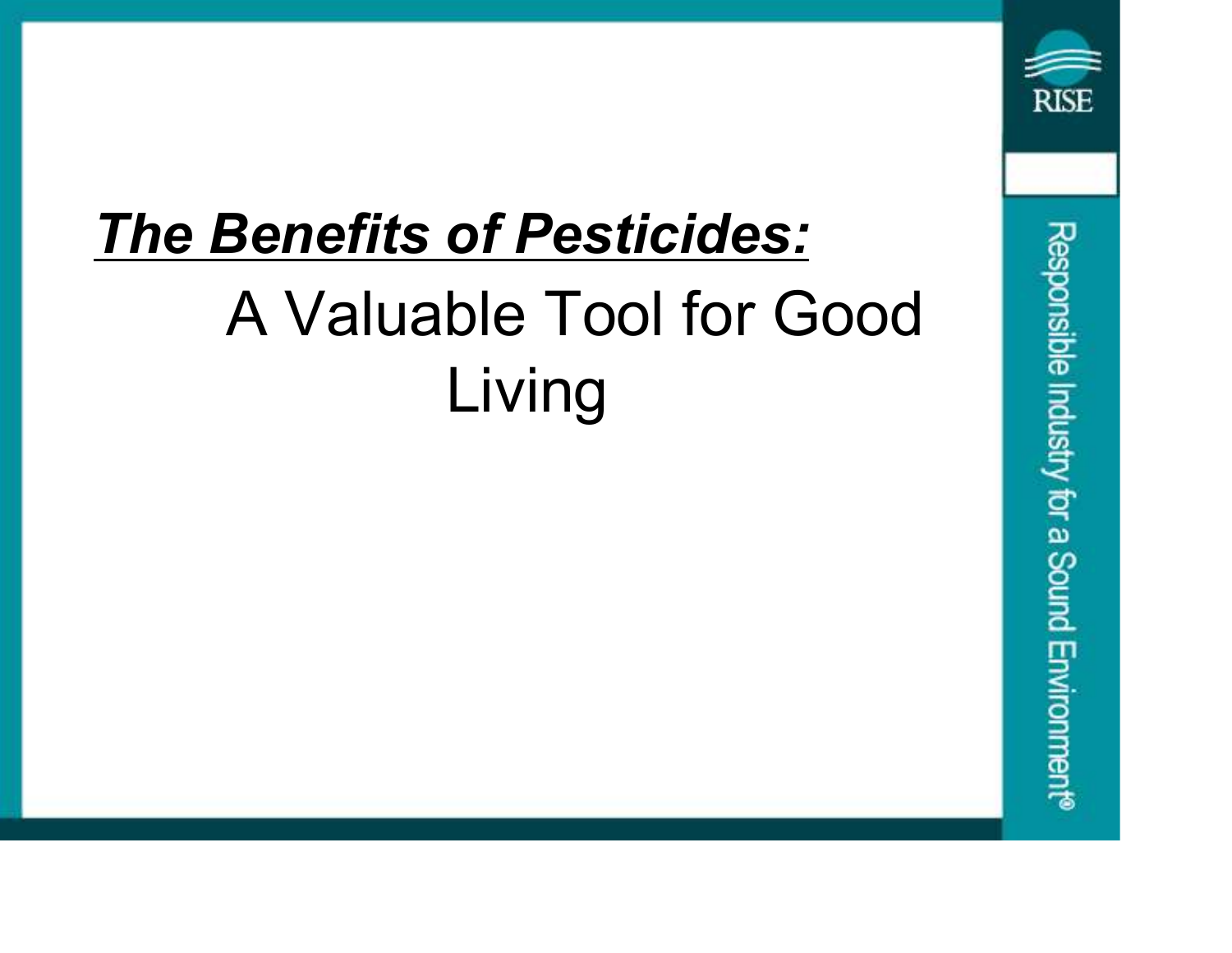#### Introduction

- A necessary part of everyday life
- Benefits often go unnoticed
- We only hear negative stories
- Contributions to society include:
	- Protecting property
	- Preventing disease
	- Putting dinner on the table
	- Improving quality-of-life

RISF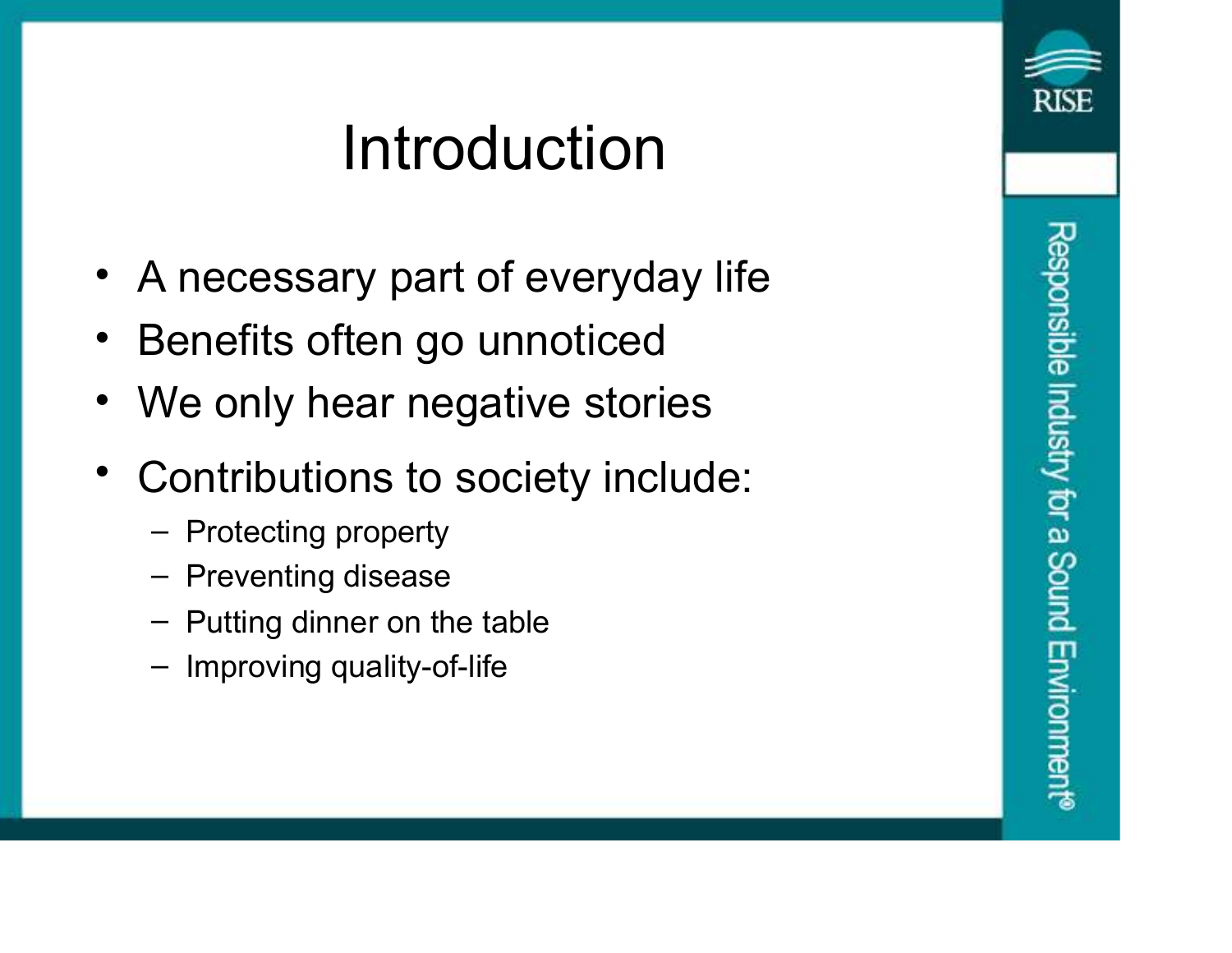# RISF

# Key Areas of Public Benefit

- Public Health
- **Property Protection**
- Biodiversity and Wildlife Habitat
- Aquatic Systems
- Soft Landings for Athletes
- Environmental Protection
- Strengthening Society
- **Transportation and Utilities**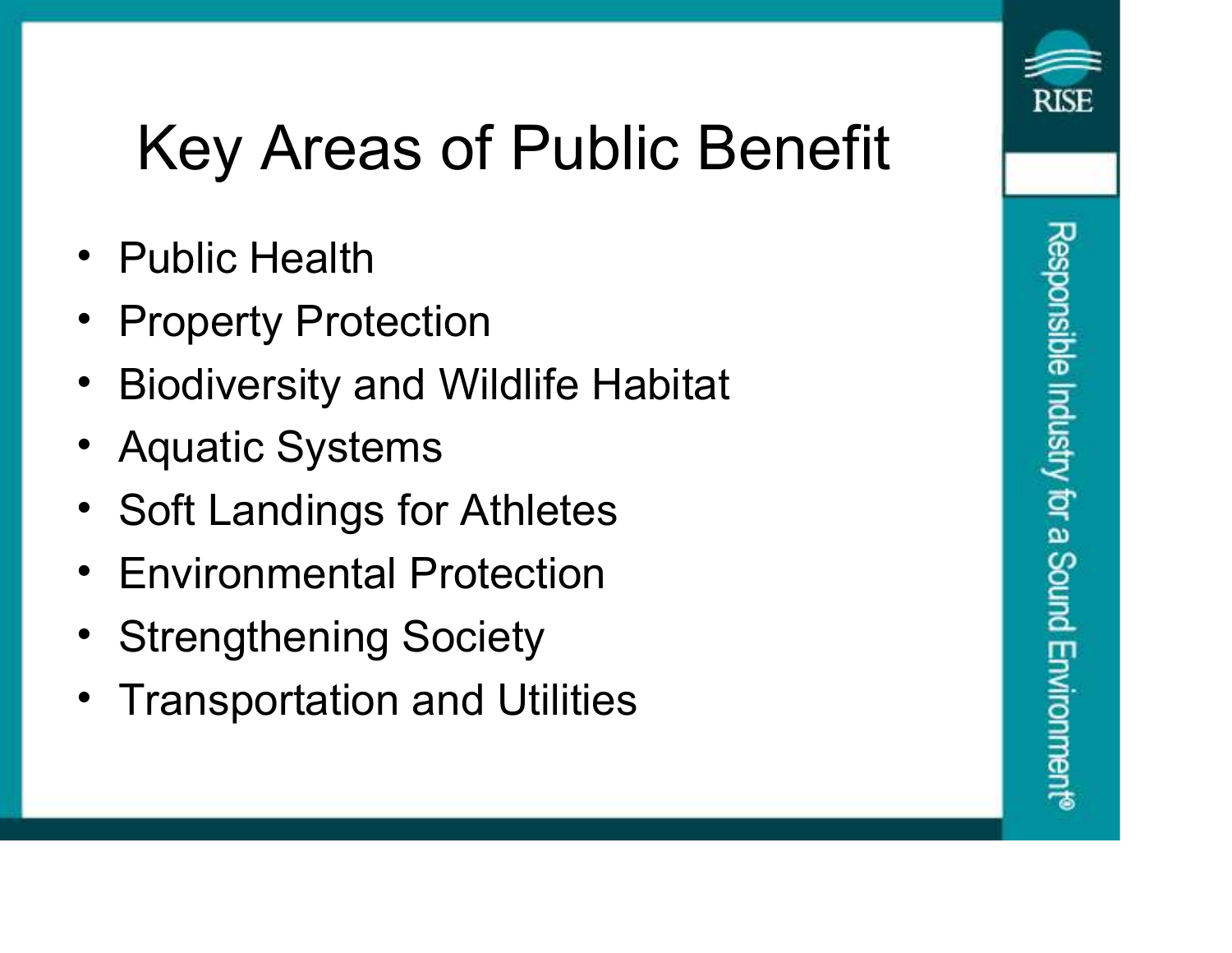# How Pesticides Maintain Public Health

- Disease control
- Eliminate dangerous pests and weeds
- Protect food supplies
- Keep drinking water free from microorganisms
- Reduces manual labor
- Protect pets and livestock



RISF

Responsible Industry for a Sound Environmer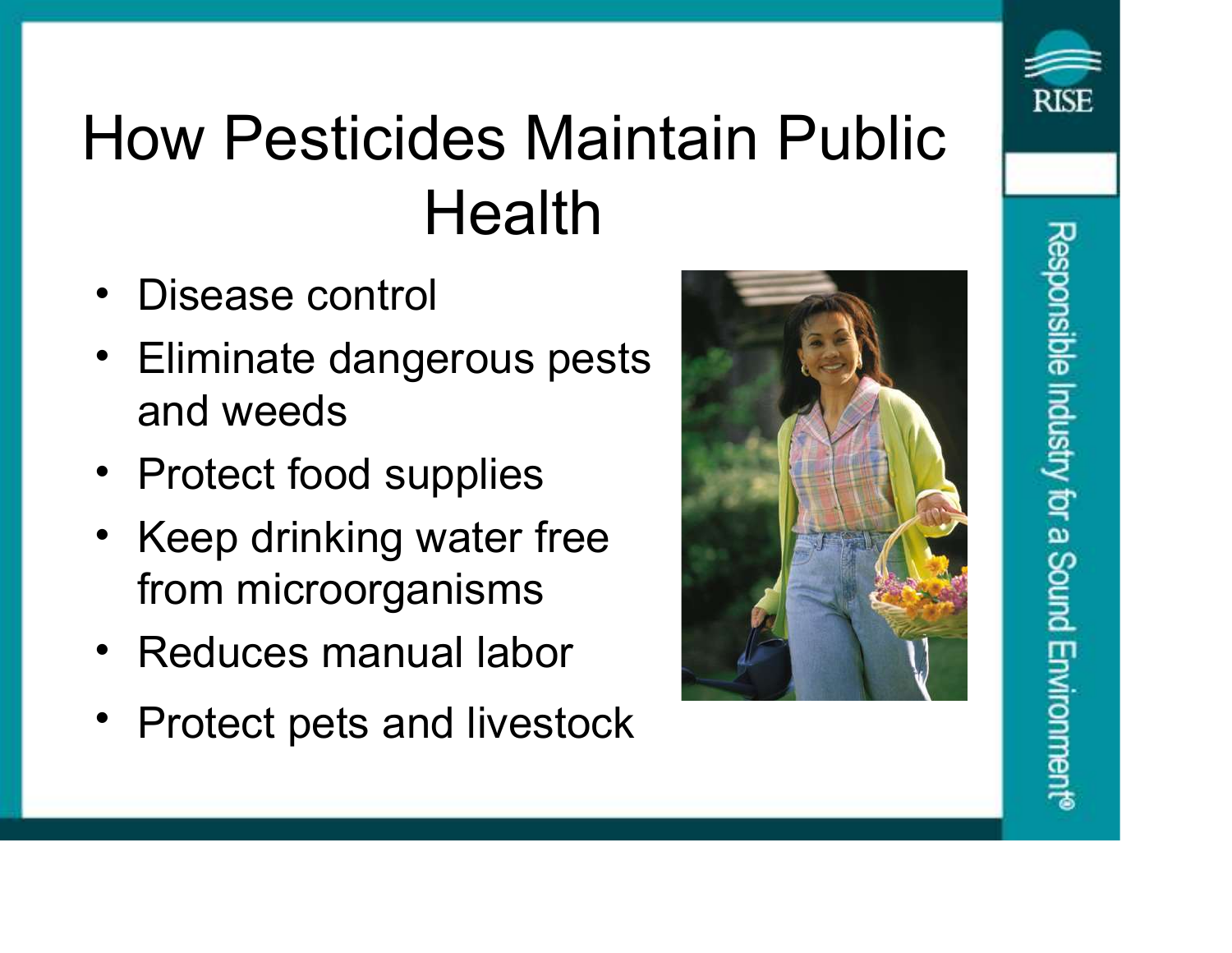#### How Pesticides Protect Property

- Save \$ millions in structural and property damage
- Protect plants and natural investments
- Keep collections and historic documents from being lost

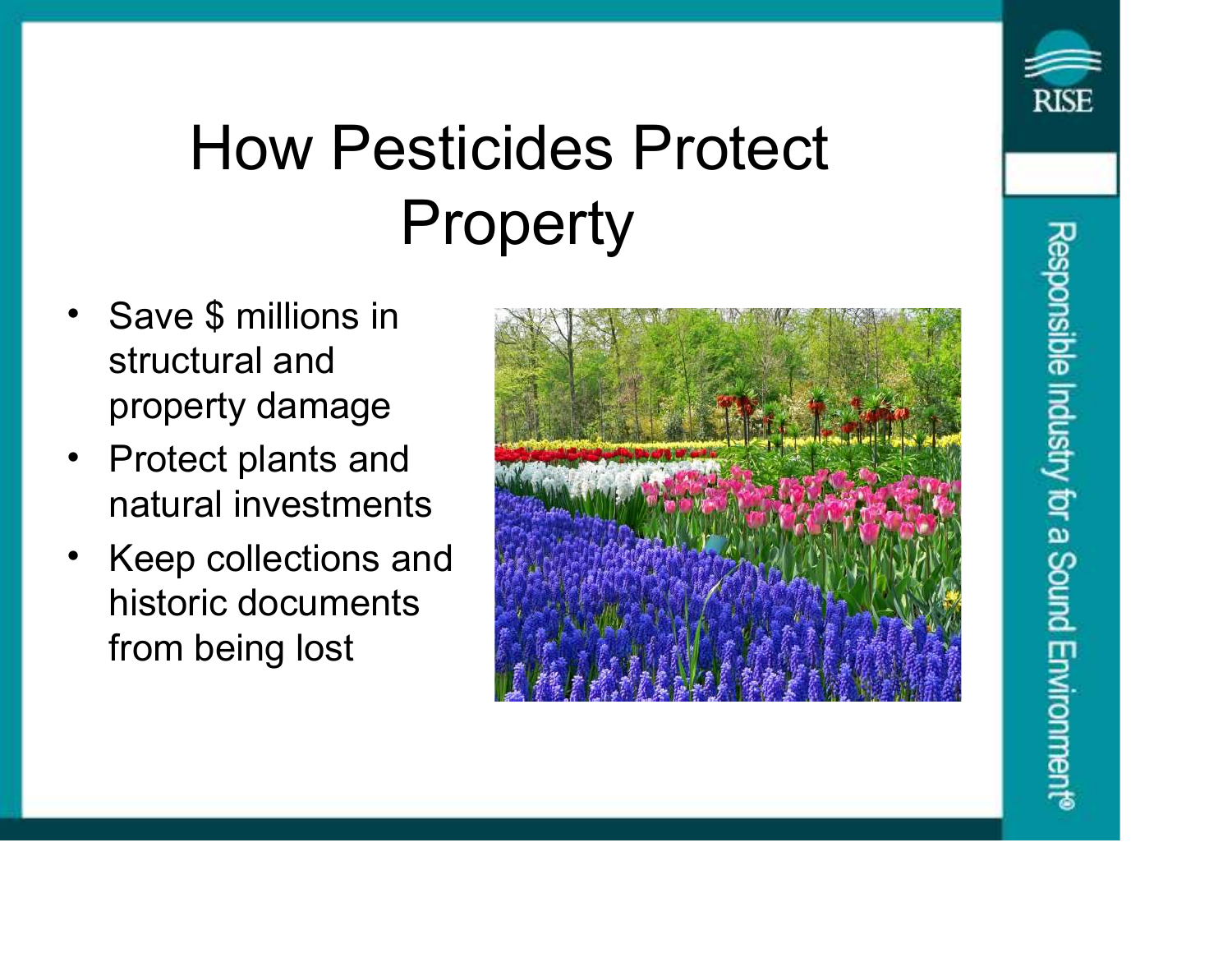

# Protecting Wildlife Habitat

- Control pests and nonnative threats to ecosystems and native species
- Help farmers produce more using less land
- Make no-till farming possible, reducing erosion and runoff to lakes and streams

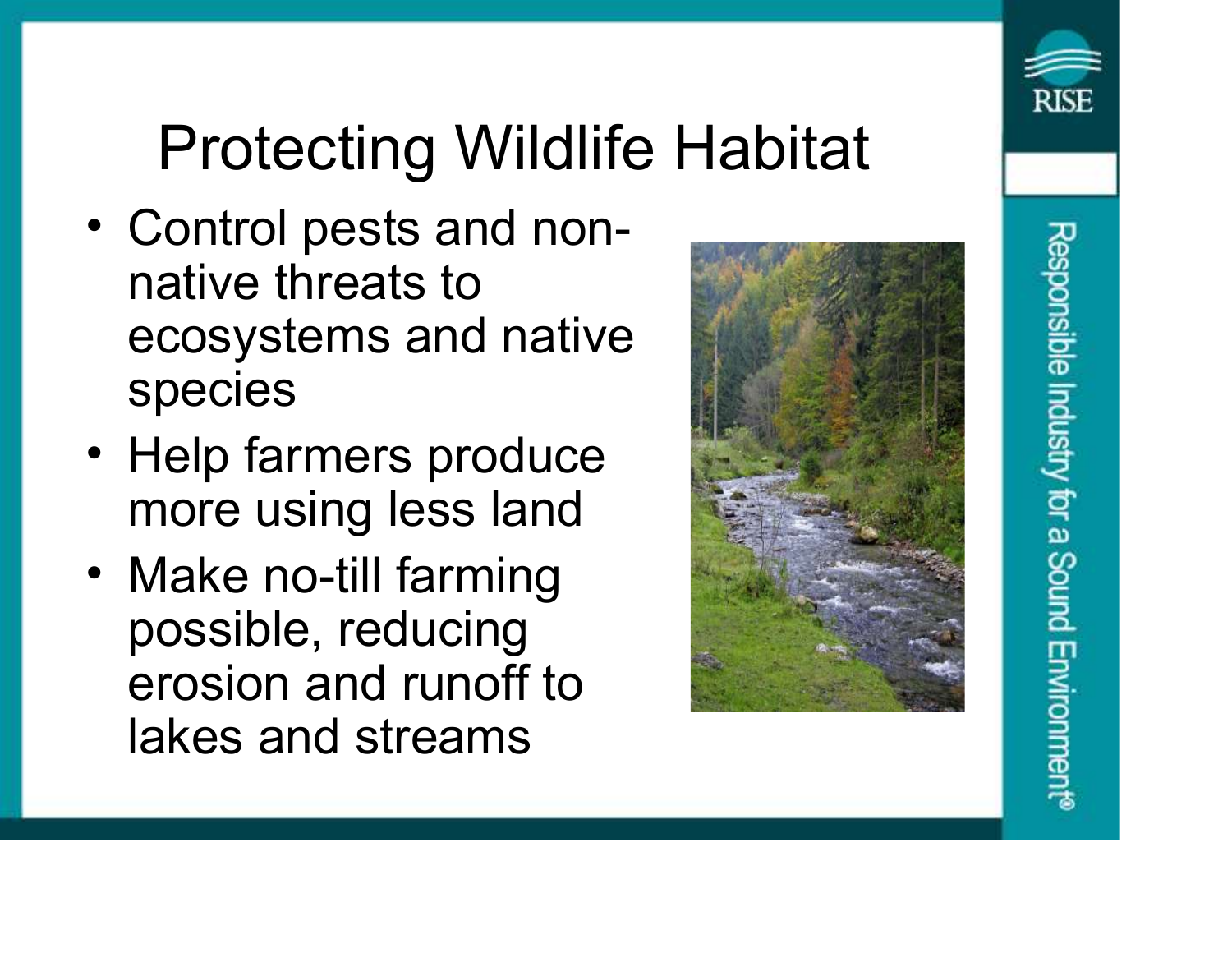

#### Aquatic Weed Control

- Aquatic weeds can destroy wildlife habitat
- Interfere with hydroelectric production
- Improve water quality, navigation lanes and water-front property values



Responsible Industry for a Sound Environmen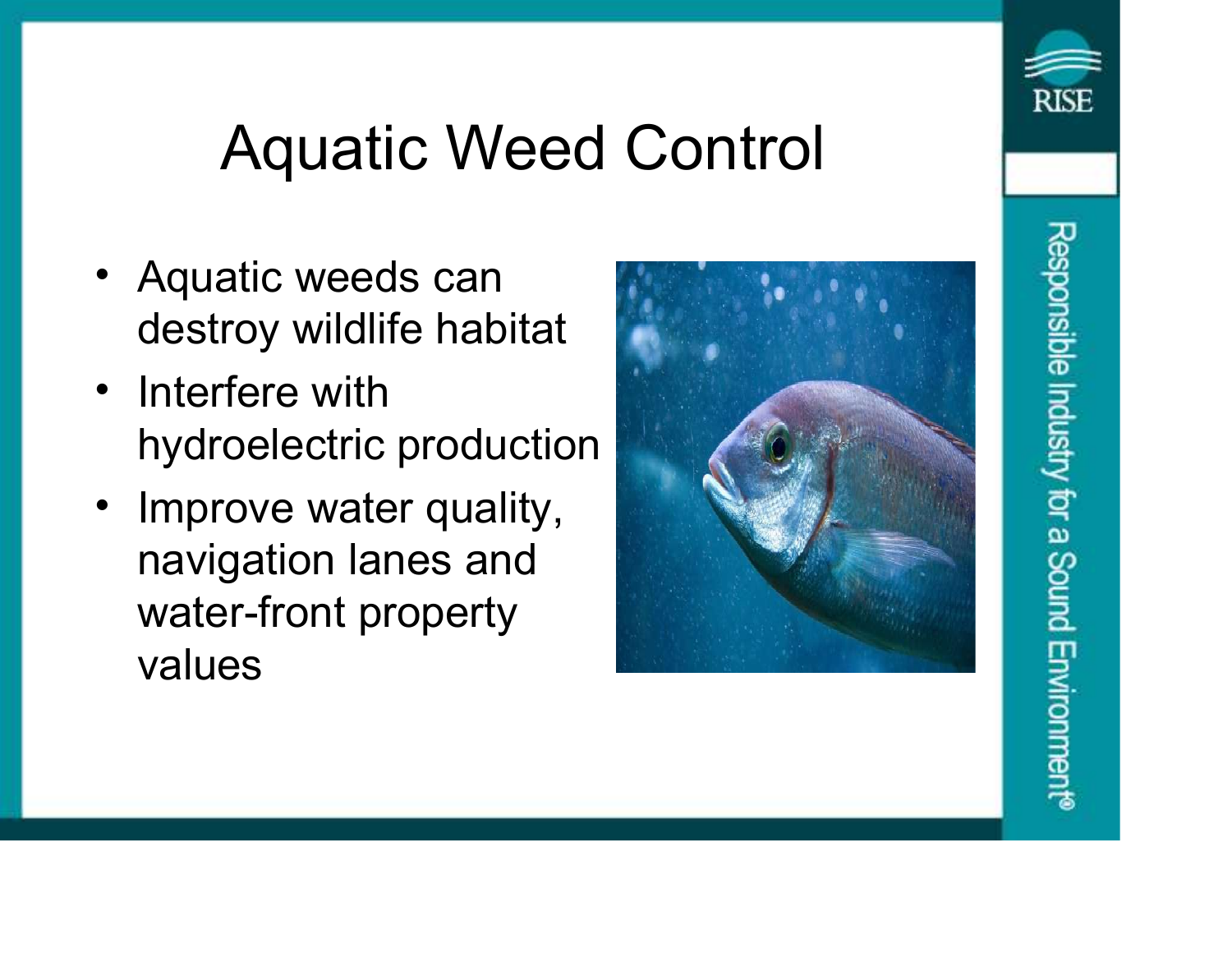

Responsible Industry for a Sound Environmen

# Soft Landings for Athletes

- Help grow healthy turf which prevents sports-related injuries
- Provide a cool playing surface

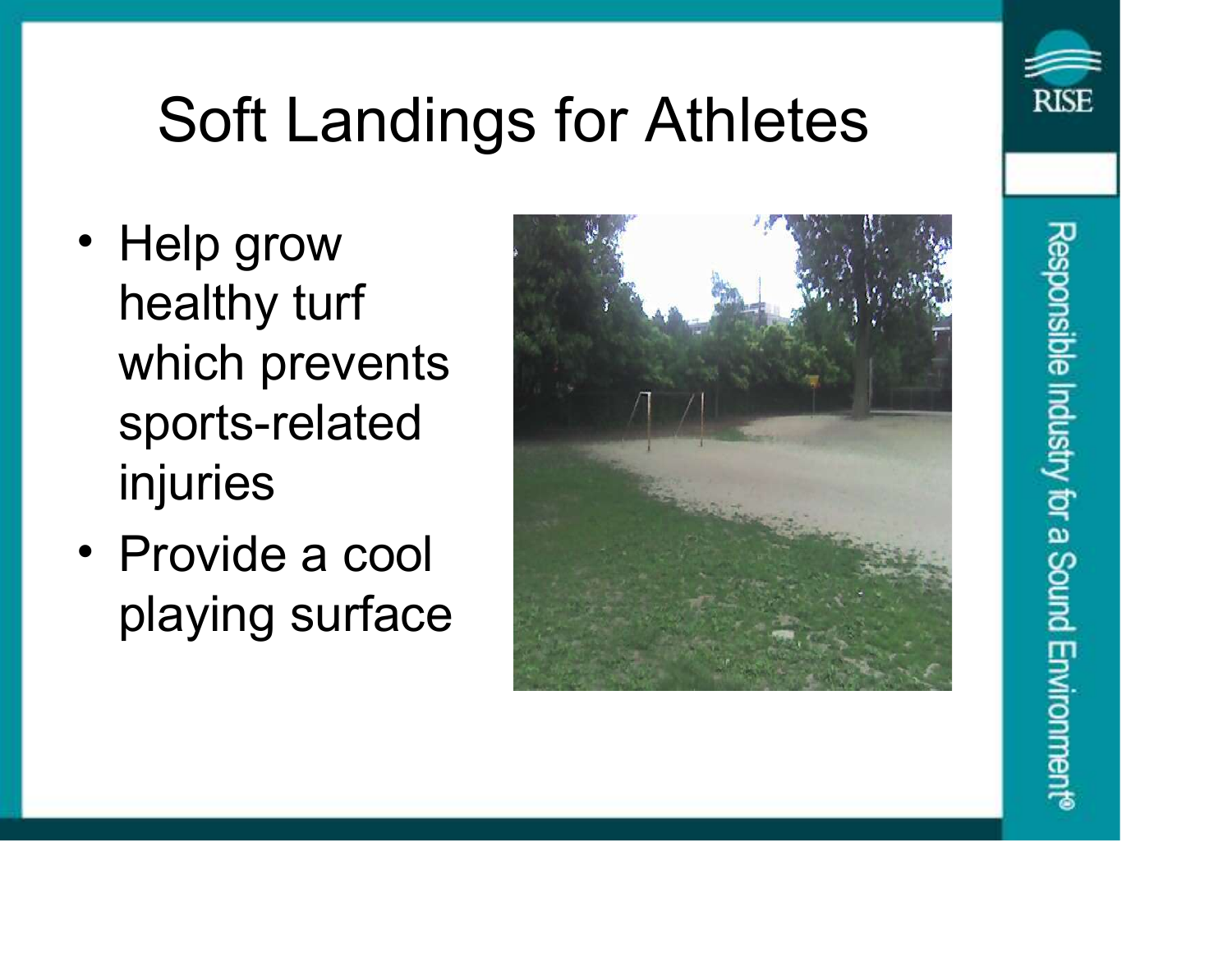

Responsible Industry for a Sound Environmen

#### Environmental Protection

• With the help of pesticides healthy lawns and turf protect our environment

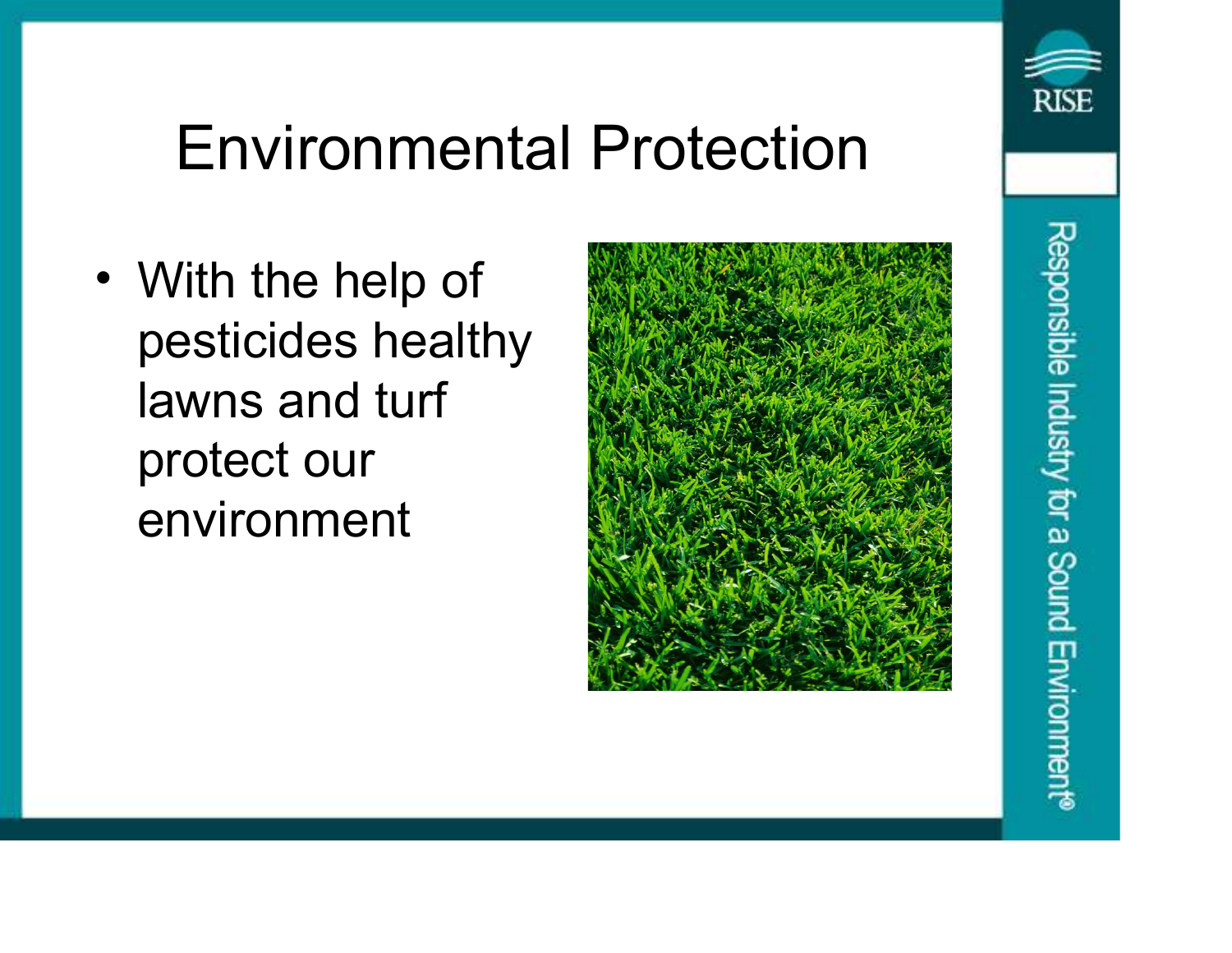### How Pesticides Strengthen our Society

- Help maintain a diverse and specialized economy
- Keep parks, public spaces and lakes free from dangerous plants and pests
- Make us more competitive in the global market



**RISE** 

Responsible Industry for a Sound Environmen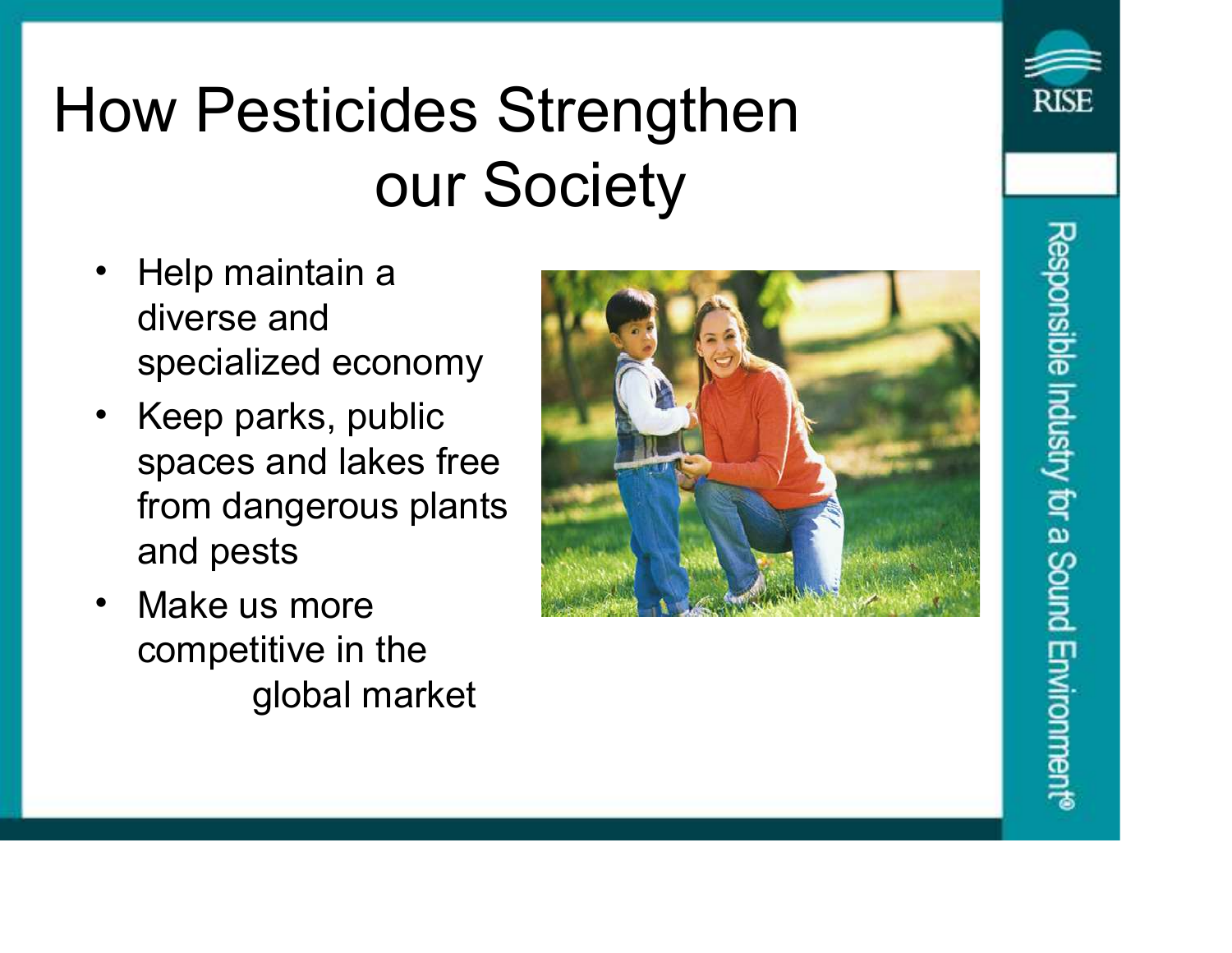

# Protect Transportation Lines and Utilities

- Eliminate brush around traffic signs and roadsides
- Suppress growth and remove plants that interfere with utility service

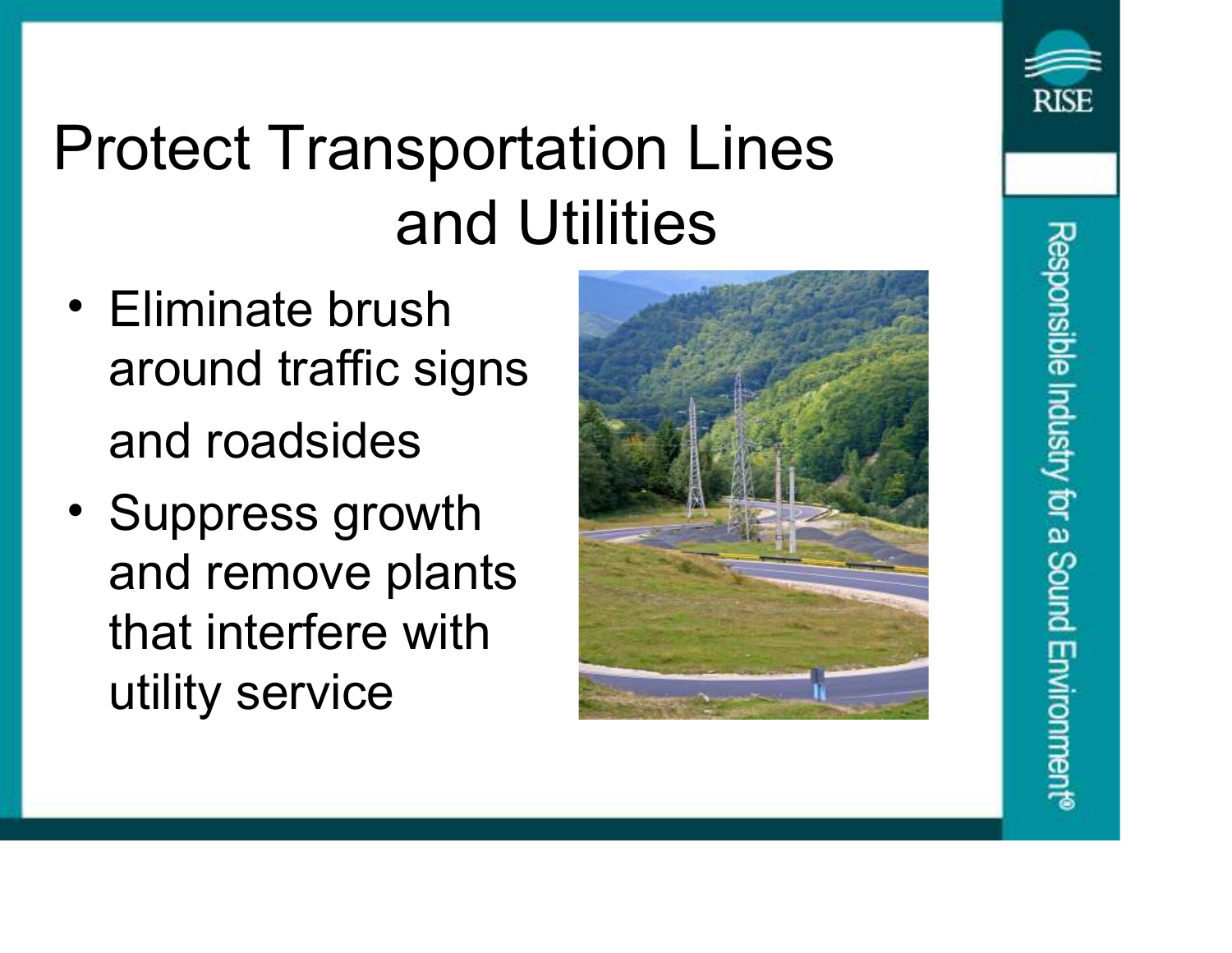#### Purpose and Safety

- Designed to serve a specific purpose
- A rigorous sciencebased process
- Products must be registered by the **Environmental** Protection Agency



RISE

Responsible Industry for a Sound Environmen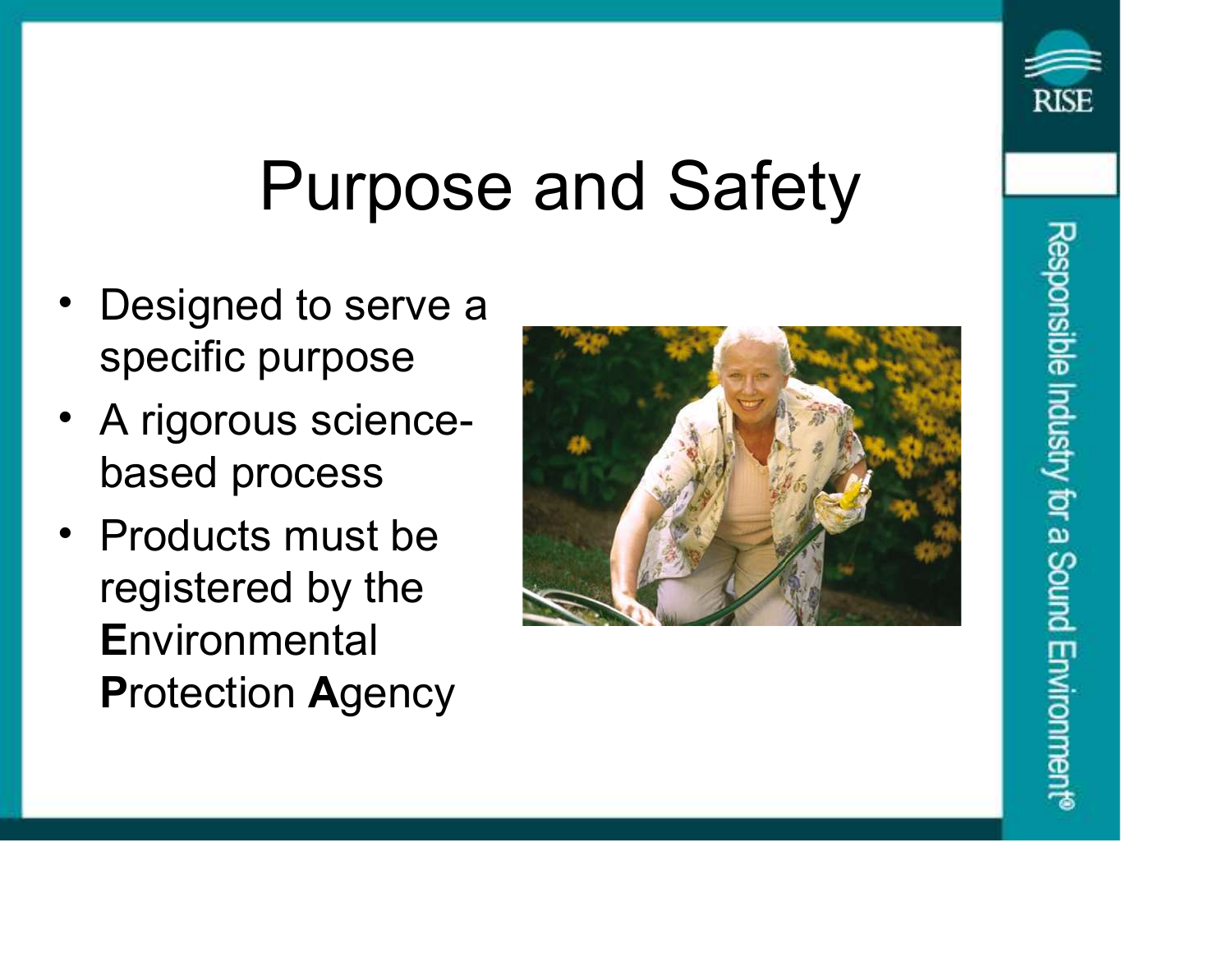#### The Pesticide Registration Process

Responsible Industry for a Sound Environment®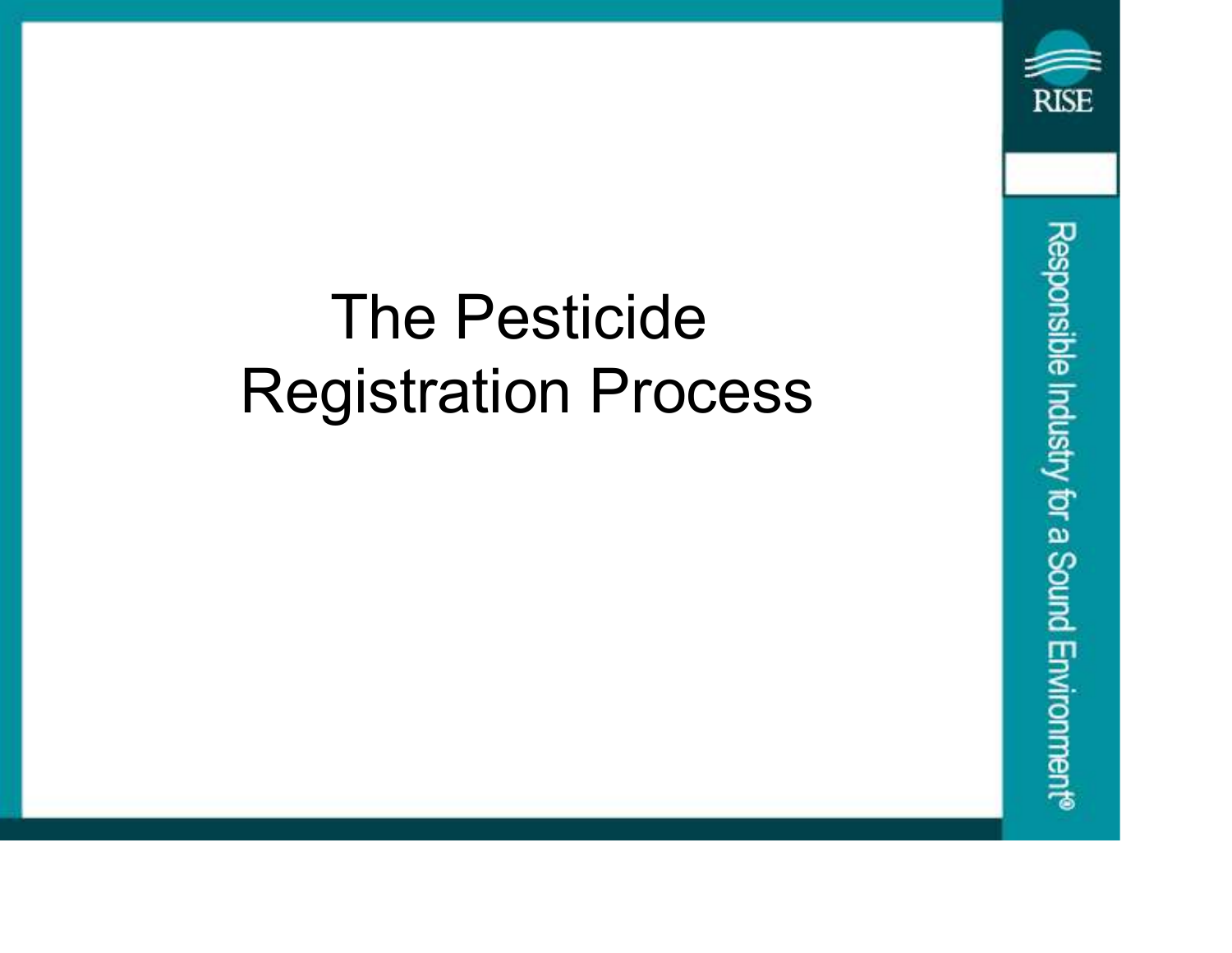

#### A Pesticide Comes to Market

- Federal Insecticide, Fungicide, and Rodenticide Act (FIFRA) – requires EPA review of all pesticide products
- EPA investigates potential risks for plants, humans, pets, the environment and more
	- EPA evaluates short and long-term risks
- States register pesticides for use within their borders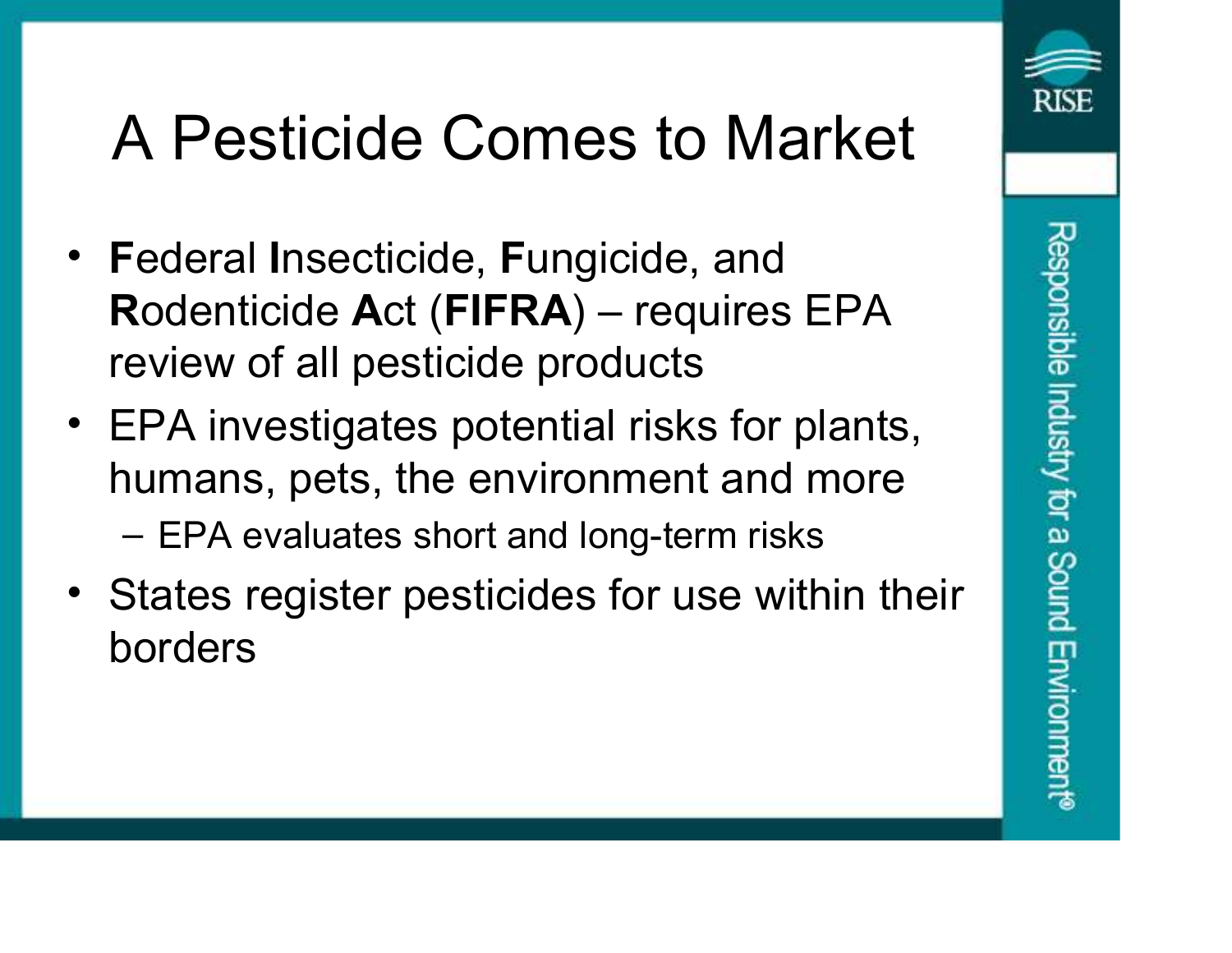# EPA Registration Process: By the Numbers

- 8 to 10 years average duration of entire development and testing process for each new pesticide
- \$150 to \$185 million average cost of testing, evaluation, EPA registration, and label approval
- 1 in 140,000 number of potential products that successfully makes it from the lab to the market

RISF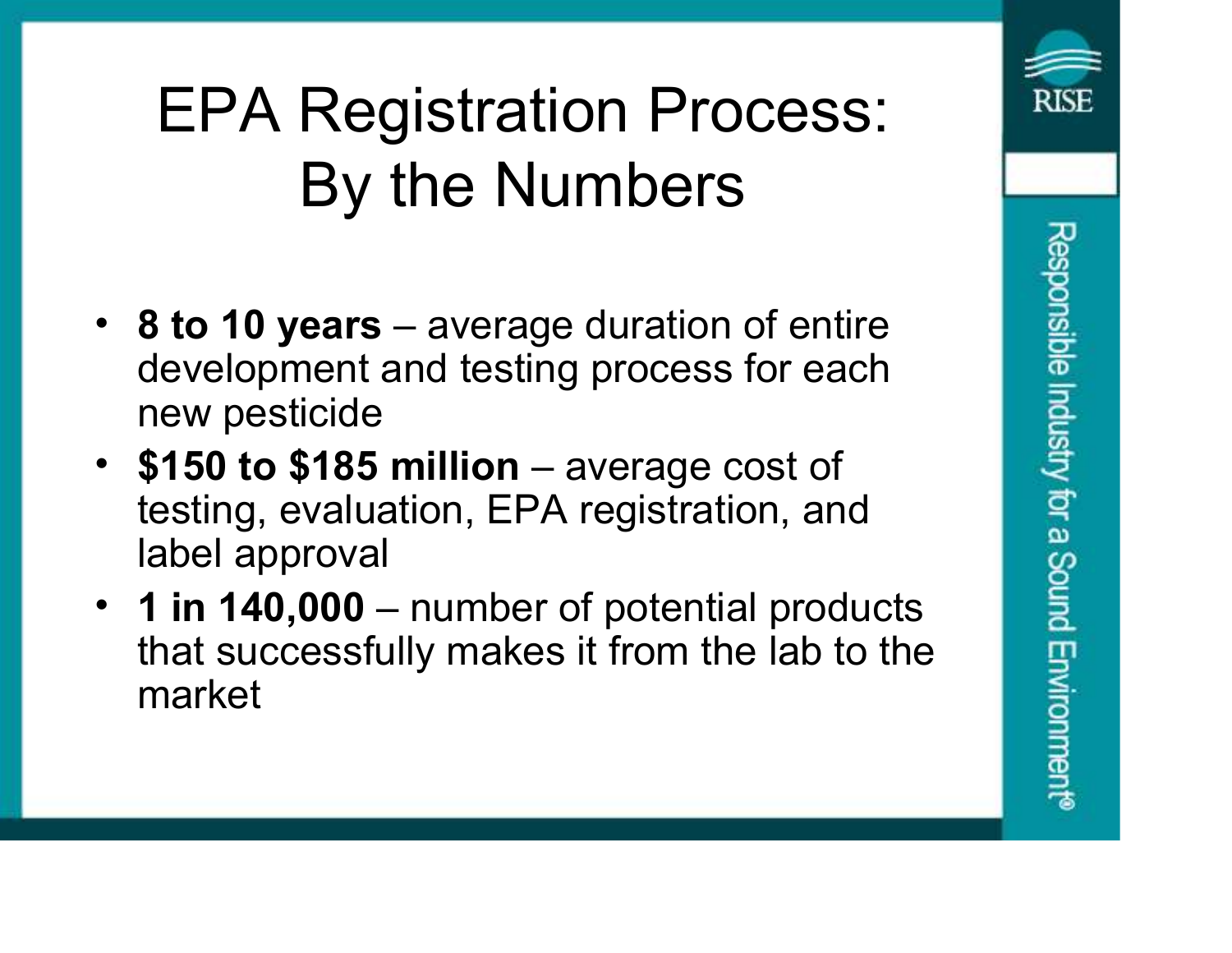# Responsible Industry for a Sound Environmen

#### The Label is the Law

- EPA oversees label development for each registered product
- Label contains explicit directions for use
- Additional tests and re-registration are required
- Use of a product in a manner not specified on the label is against the law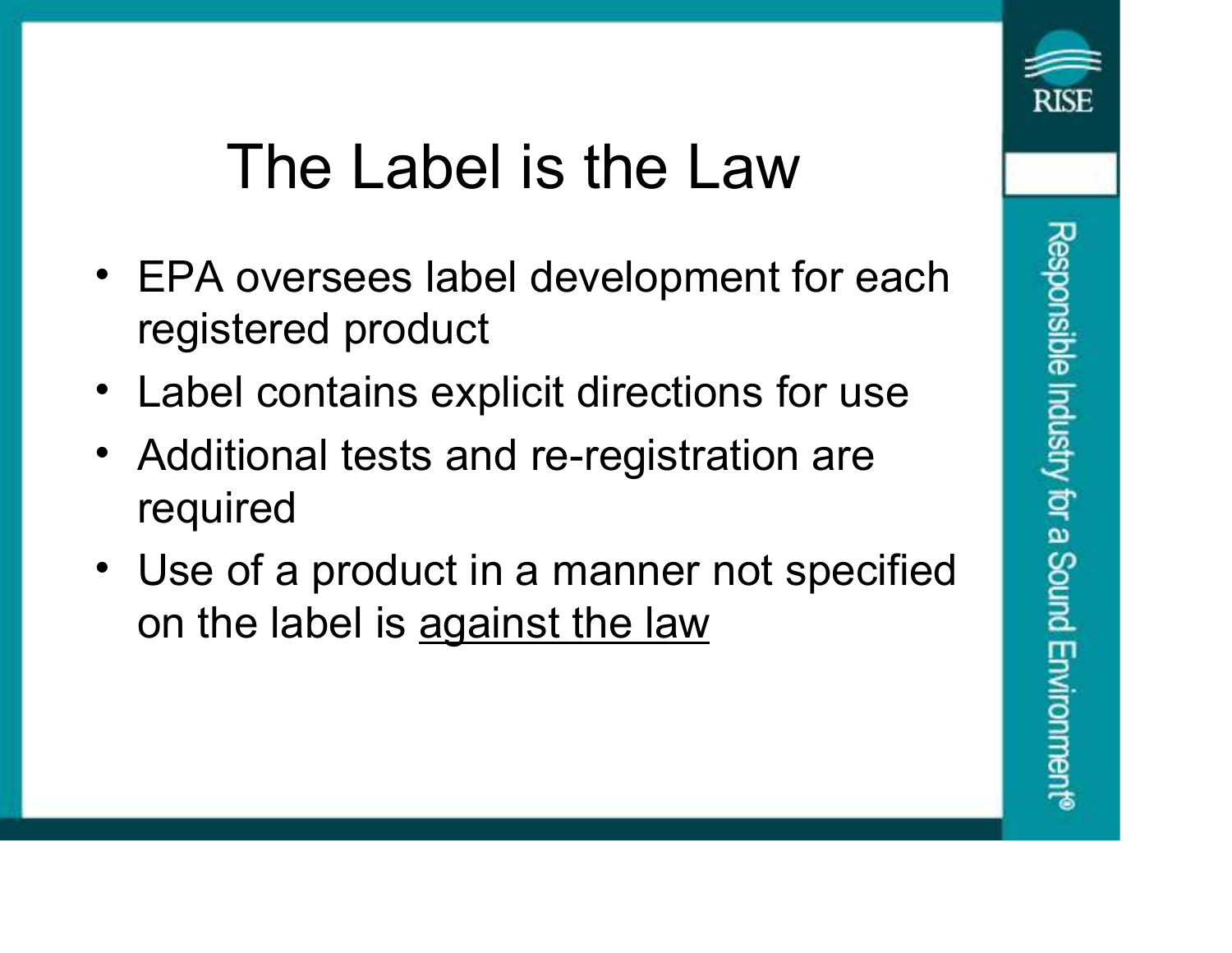#### Specific Benefits of Pesticide Use

Responsible Industry for a Sound Environment®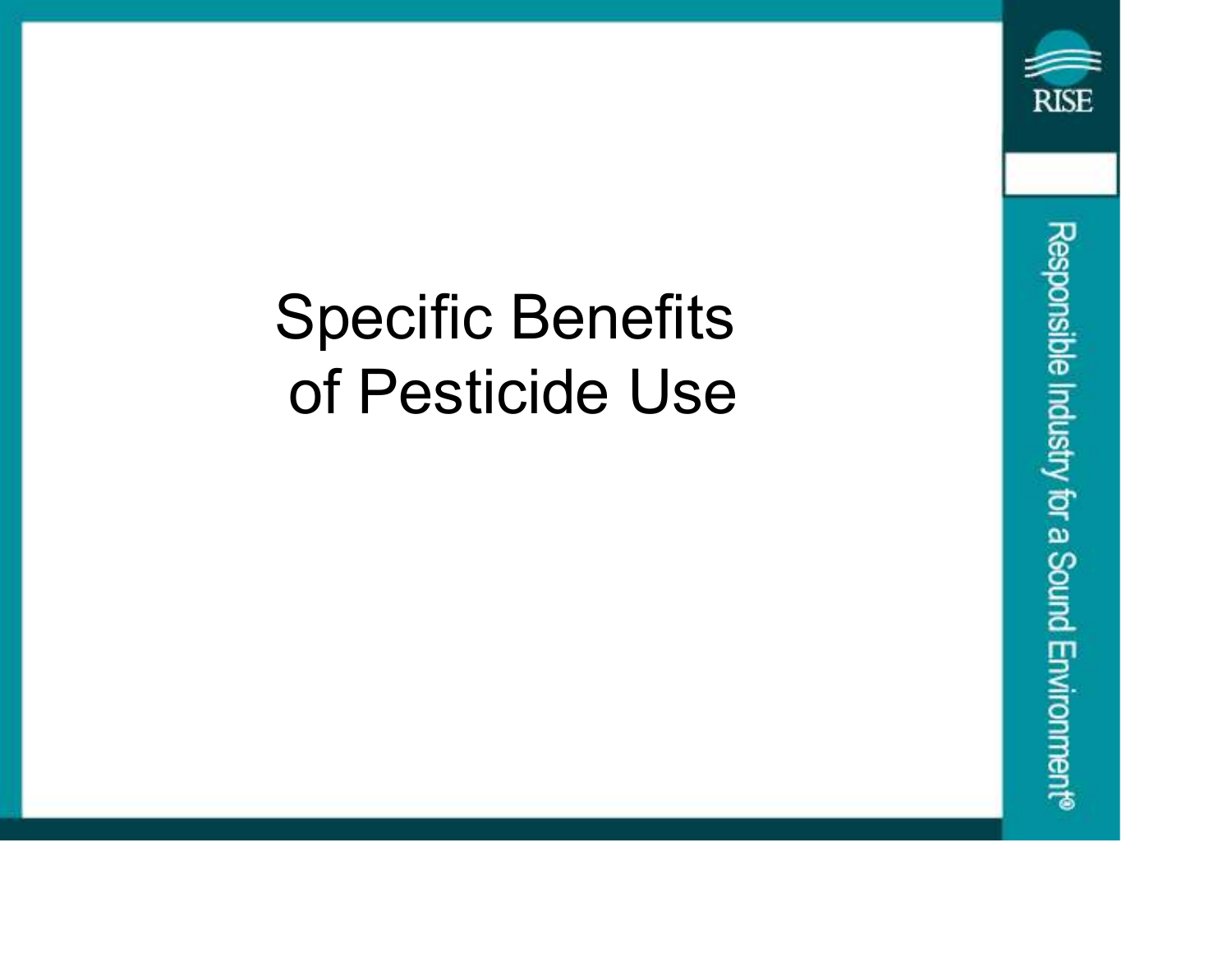# Controlling Cockroaches

- Roaches produce many harmful allergens
- Linked to Asthma in children
- Transmit a variety of digestive tract disorders
- Pesticides help manage these health threats

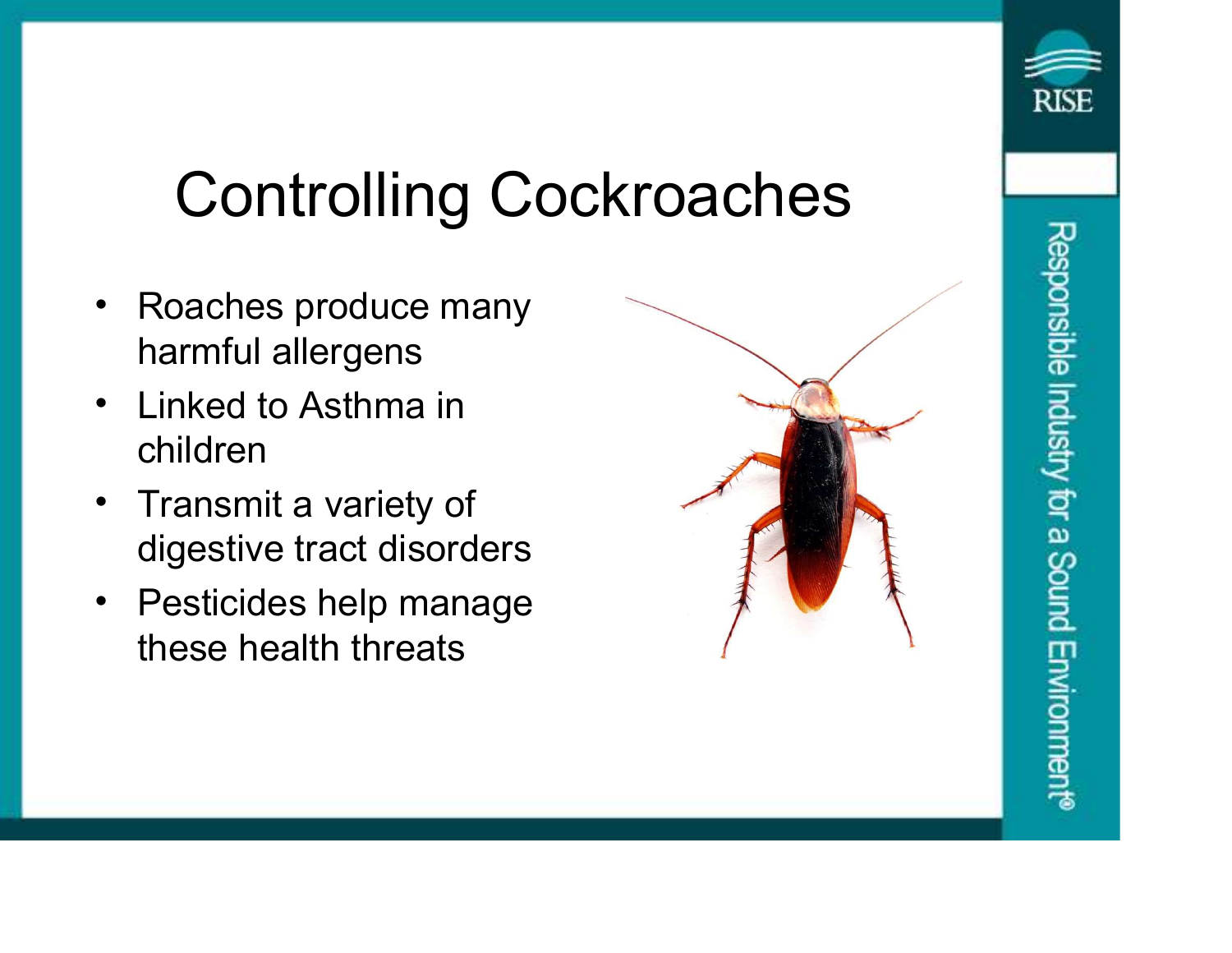#### Controlling Mosquitoes

- Mosquitoes carry and spread a host of diseases
- West Nile virus, malaria, dengue fever and encephalitis can all be deadly
- Pesticides help control populations in high-risk areas

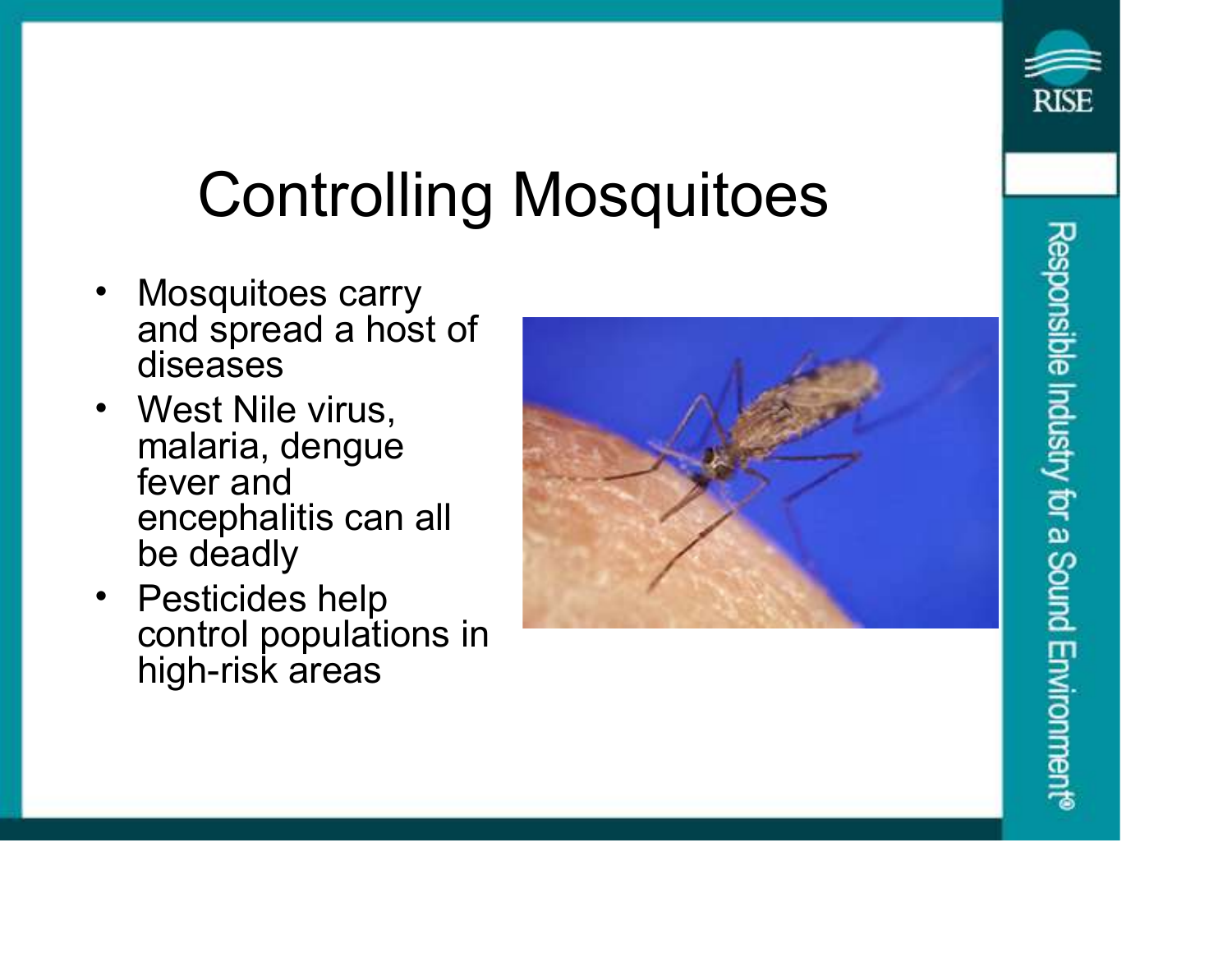

# Reducing Risk of Rodents

- 45,000 people are treated for rat bites annually
- Rodents spread hantavirus, food poisoning, typhus and other diseases
- Responsible for fires, property damage and contaminating stored grain
- Rodenticides help eliminate this threat

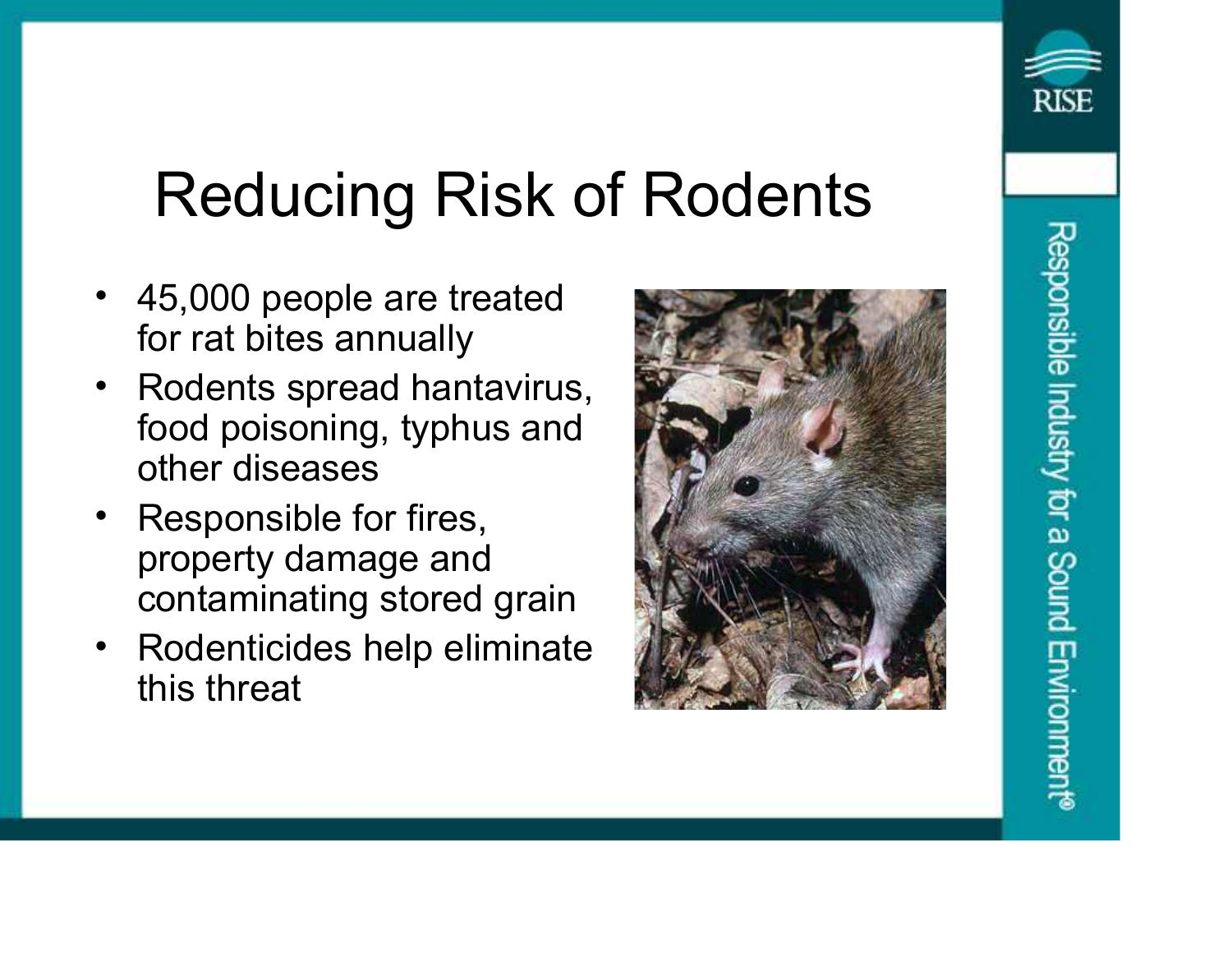

# Controlling Poisonous Plants

- More than half of all Americans are allergic to poisonous plants
- Poison ivy, poison oak, poison sumac cause severe skin rashes, irritations, itching and blistering
- Herbicides eliminate these weeds around homes and businesses

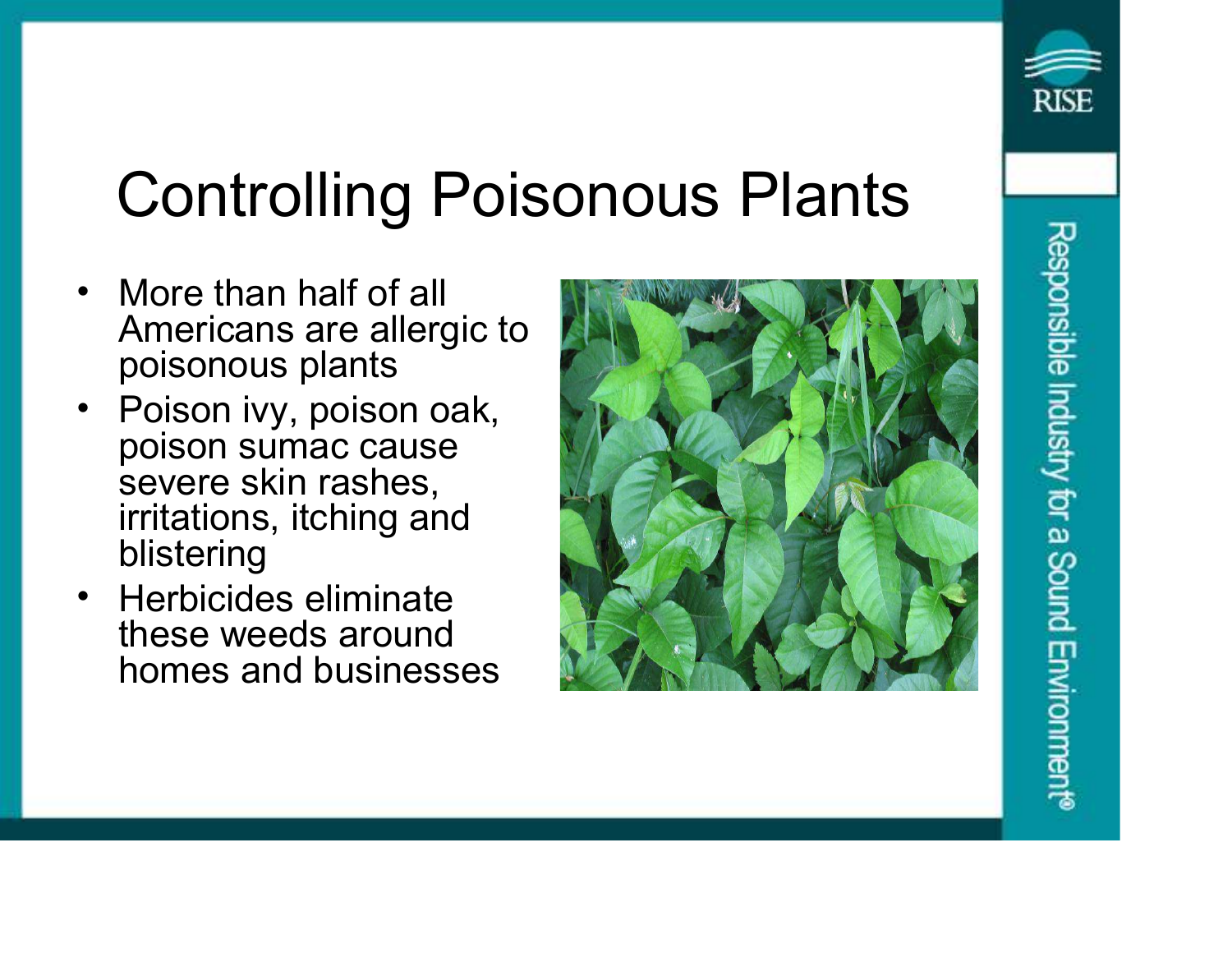

- Termites attack more than 600,000 homes each year
- Responsible for \$1.5 billion in property damage
- Termiticides protect homes, businesses and historic structures



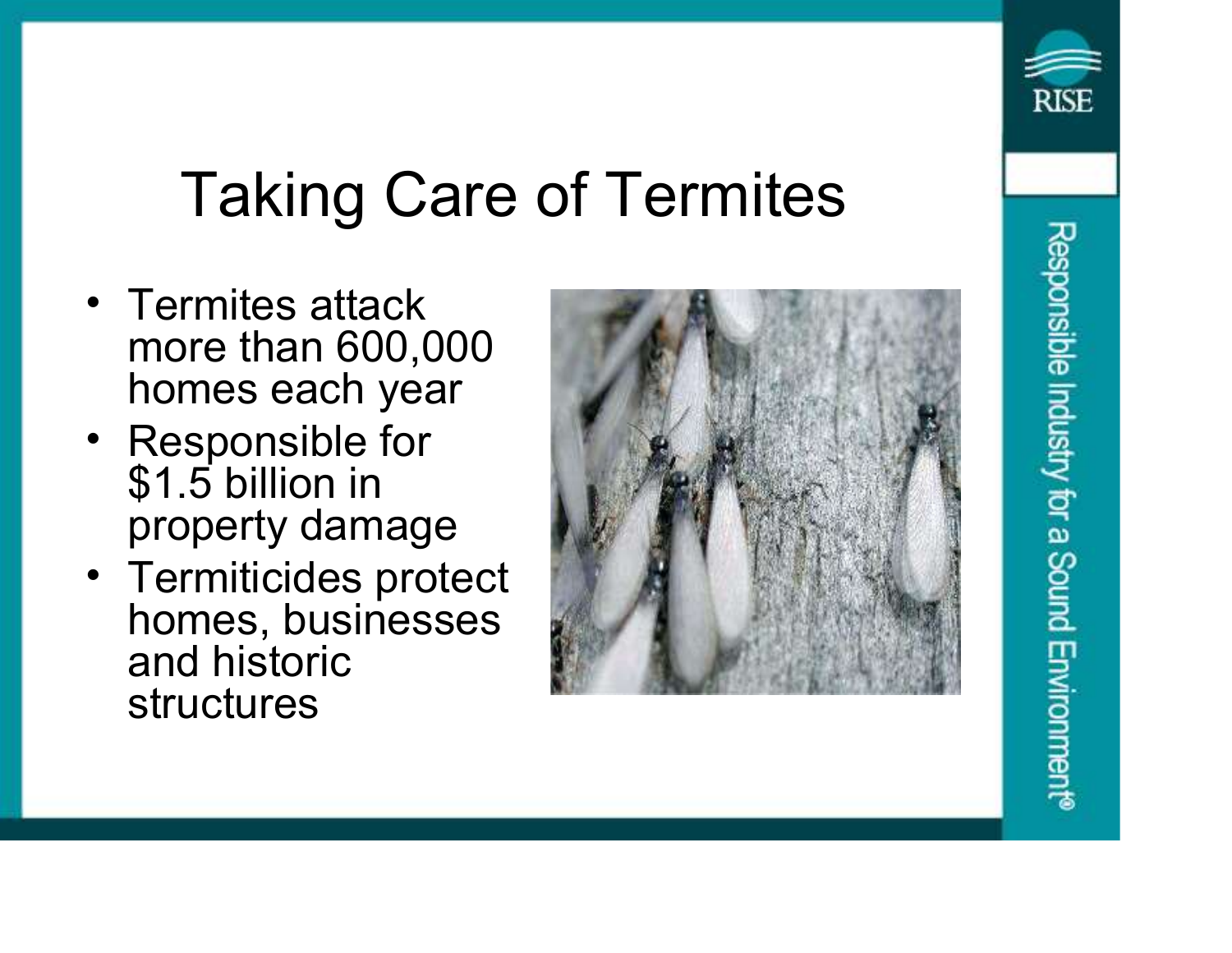

Responsible Industry for a Sound Environmen

# Protecting Against Ticks

- Transmit deadly diseases –  $L$ *yme* disease, Rocky Mountain spotted fever
- \$Millions in tick-related health care costs each year for people, pets and livestock
- Insecticides can reduce risk and protect against tick bites

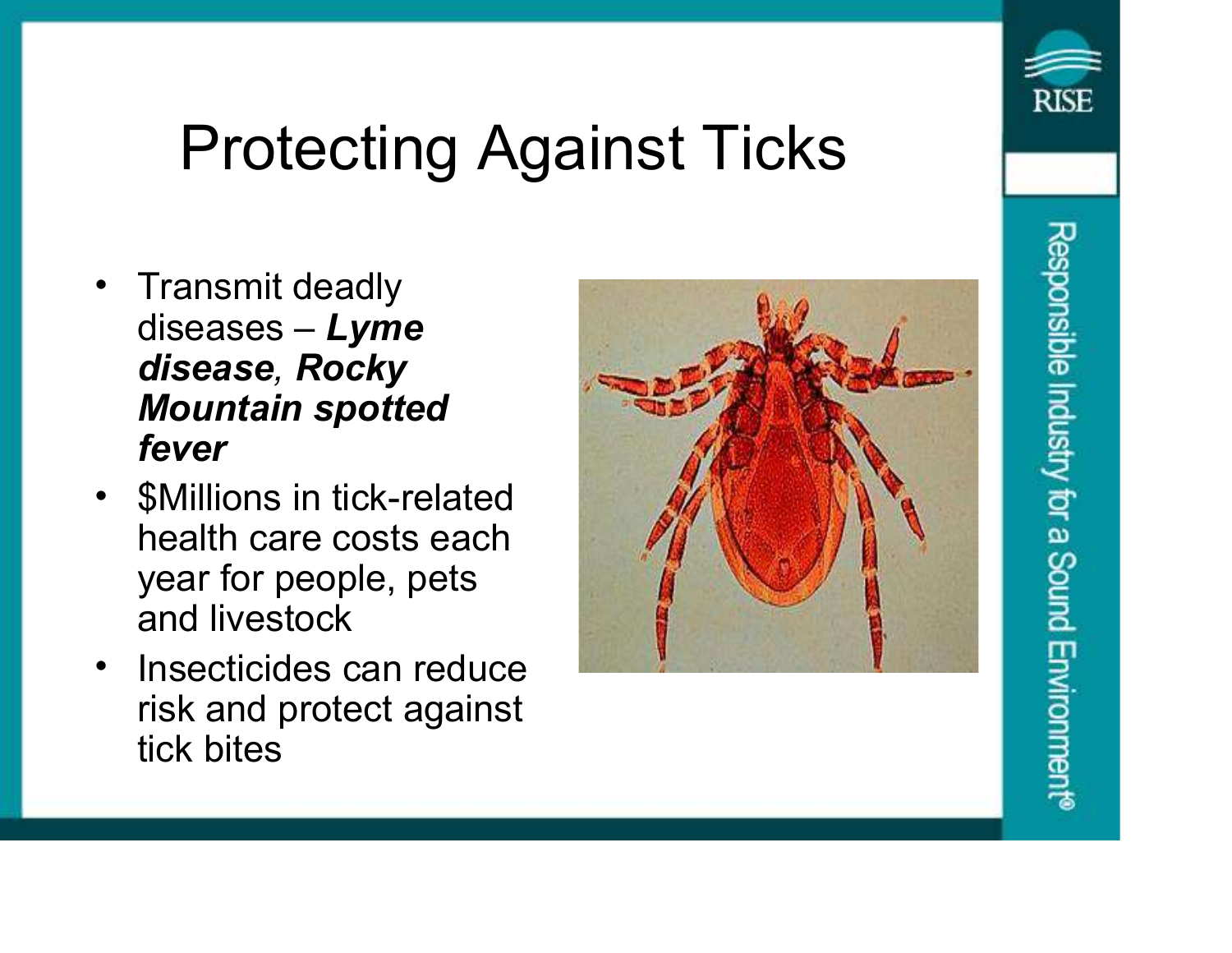

Responsible Industry for a Sound Environmer

# Controlling Stinging Insects

- Responsible for more deaths than snake bites
- Fire ants send 60,000 Americans to emergency rooms annually
- Insecticides reduce risk of ants, wasps and other insects in public and private areas

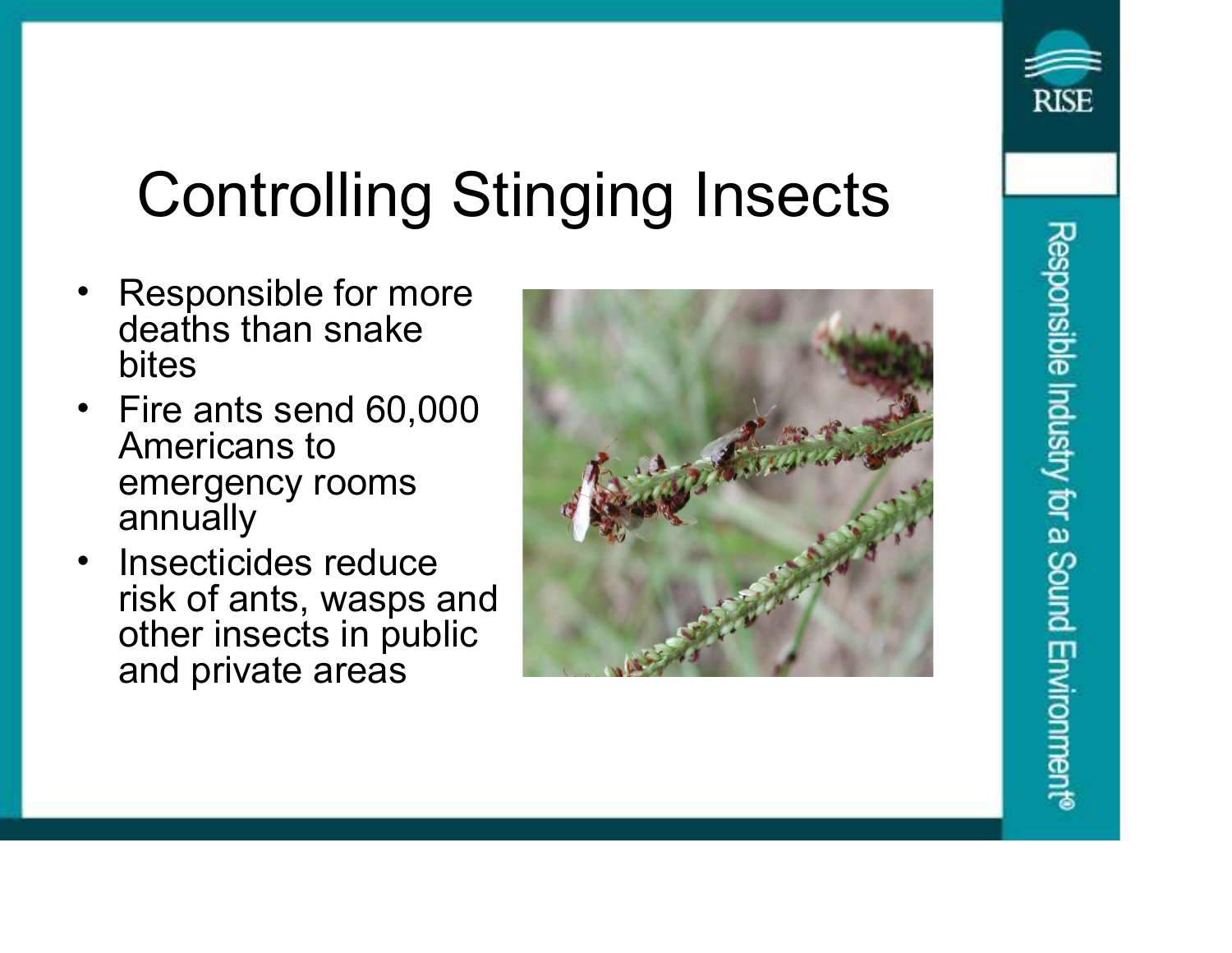#### Pesticides are a Necessity

- Pesticides are not a threat to people, pets or the environment when used properly
- Freedom to choose the products you want to use
- Part of an effective Integrated Pest Management approach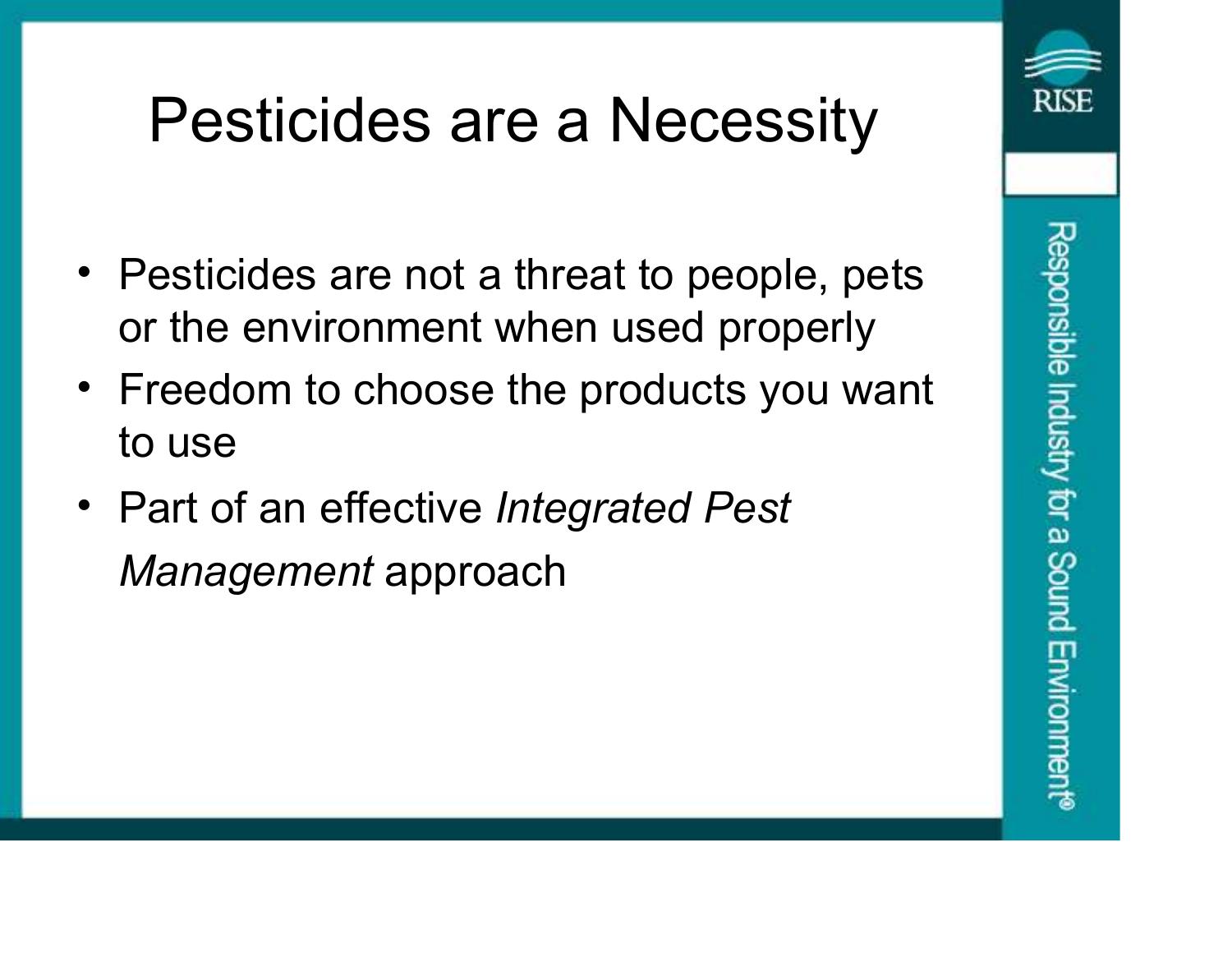#### Pesticides are a Necessity

- All household chemistry, including pesticides, contributes to our quality of life
- You play an important role in maintaining our standard of living!